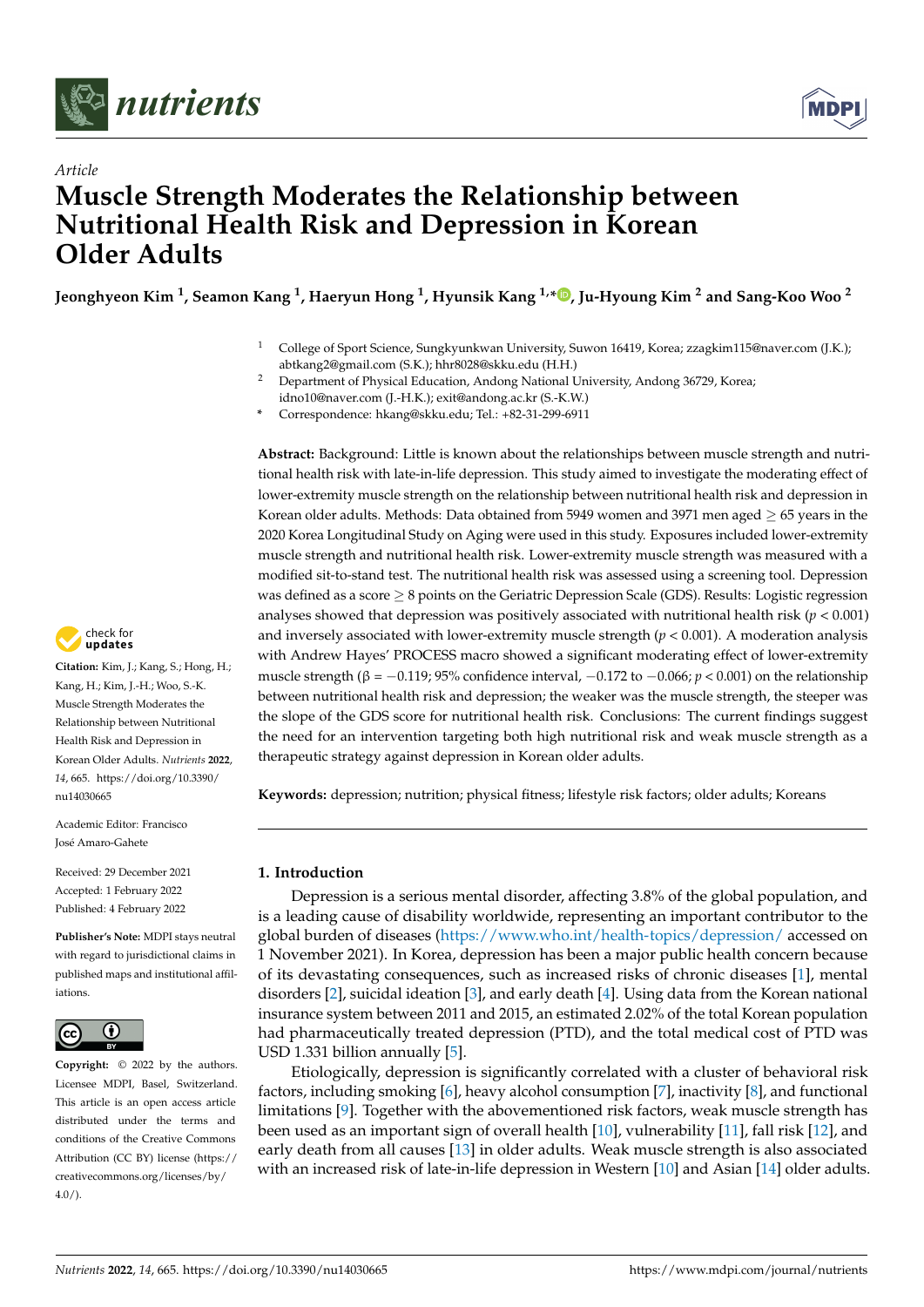Certain components of nutritional status, such as nutritional risk or malnourishment, Certain components of nutritional status, such as nutritional risk or malnourishment, are other independent risk factors to be considered in relation to the etiology of late-in-life<br> depression. For example, a diet low in fruits and vegetables is associated with an increased<br>side of depression [15], anhibe dependent is a health in-believe medity for depression to addition risk of depression [\[15\]](#page-8-14), while a healthy diet, including quality foods, no meat or dairy inction of depression [15], while a healthy diet, including quality foods, no meat or daily intake, and vitamin D and omega-3 supplementation, is associated with a lower incidence of depression [\[16\]](#page-8-15). In a case–control study involving depressed patients and age-matched of depression [16]. In a case–control study involving depressed patients and age indictional healthy controls, unhealthy dietary patterns were associated with higher risks of depression, healthy controls, unhealthy dietary patterns were associated with layer risks of appression,<br>while healthy dietary patterns were associated with lower risks [\[17\]](#page-8-16).  $d$  denotes and vitamin D and omega-3 supplementation, is associated with a lower interaction

risks relationships of depression with weak muscle strength and poor nutritional status Relationships of depression with weak muscle strength and poor nutritional status have been found in Korean older adults [\[14,](#page-8-13)[18](#page-8-17)[–20\]](#page-8-18). Nevertheless, the prevalence and inci-dence of late-in-life depression vary across ages [\[21\]](#page-8-19), perhaps due to individual variations in modifiable lifestyle risk factors. Normal aging results in declines in food consumption and nutritional intake [\[22,](#page-8-20)[23\]](#page-8-21), as well as reduced muscle mass and strength [\[24\]](#page-8-22). In contrast, physical activity and fitness counteract age-related declines  $[25,26]$  $[25,26]$ . Together, findings from previous studies suggest that both weak muscle strength and nutritional health risk are involved in the etiology of late-in-life depression. Therefore, considering both nutrition and muscle strength would provide a better picture of the complex etiology of late-in-life depression.

The current study aimed to investigate the moderating effect of lower-extremity muscle strength on the relationship between nutritional health risk and depression in Korean older adults. The relationship between nutritionship between  $\mathbb{R}$  and depression in Korean nutritionship between  $\mathbb{R}$  and dependent risk and departum in Korean nutrition in Korean nutrition in Korean nutriti

#### **2. Materials and Methods**

### **2.1. Data Source and Study Participants**

Data were obtained from the 2020 Korea Longitudinal Study on Aging (KLoSA), a nationwide-population-based survey of 6062 women and 4035 men aged  $\geq$  65 years conducted in Korea. As shown in Figure [1,](#page-1-0) those without Geriatric Depression Scale (GDS) data were excluded  $(n = 177)$ . The remaining 9920 samples (including 3971 men and 5949 women) were used for the final data analyses. The Institutional Review Board of the Korea Institute for Health and Social Affairs reviewed and approved the 2020 KLoSA (approval no. 2020-36/approved on 24 March 2020) in accordance with the Declaration of Helsinki. Signed informed consent was obtained from all participants. KLoSA data collection was carried out during face-to-face interviews via a computer-assisted personal<br>. interviewing protocol using a tablet. A detailed KLoSA information is accessible via the national public database [\(https://survey.keis.or.kr/eng/myinfo/login.jsp/](https://survey.keis.or.kr/eng/myinfo/login.jsp/) accessed 10<br>I June 2021).  $\sum_{i=1}^{n}$ 

<span id="page-1-0"></span>

**Figure 1.** A flowchart for the selection of study participants. GDS; Geriatric Depression Scale. **Figure 1.** A flowchart for the selection of study participants. GDS; Geriatric Depression Scale.

#### *2.2. Variables*

# 2.2.1. Depression

Depression was assessed using a Korean version of a 15-item Geriatric Depression Scale (SGDS-K) [\[27\]](#page-9-1). Depression was defined as having a score of 8 or higher from the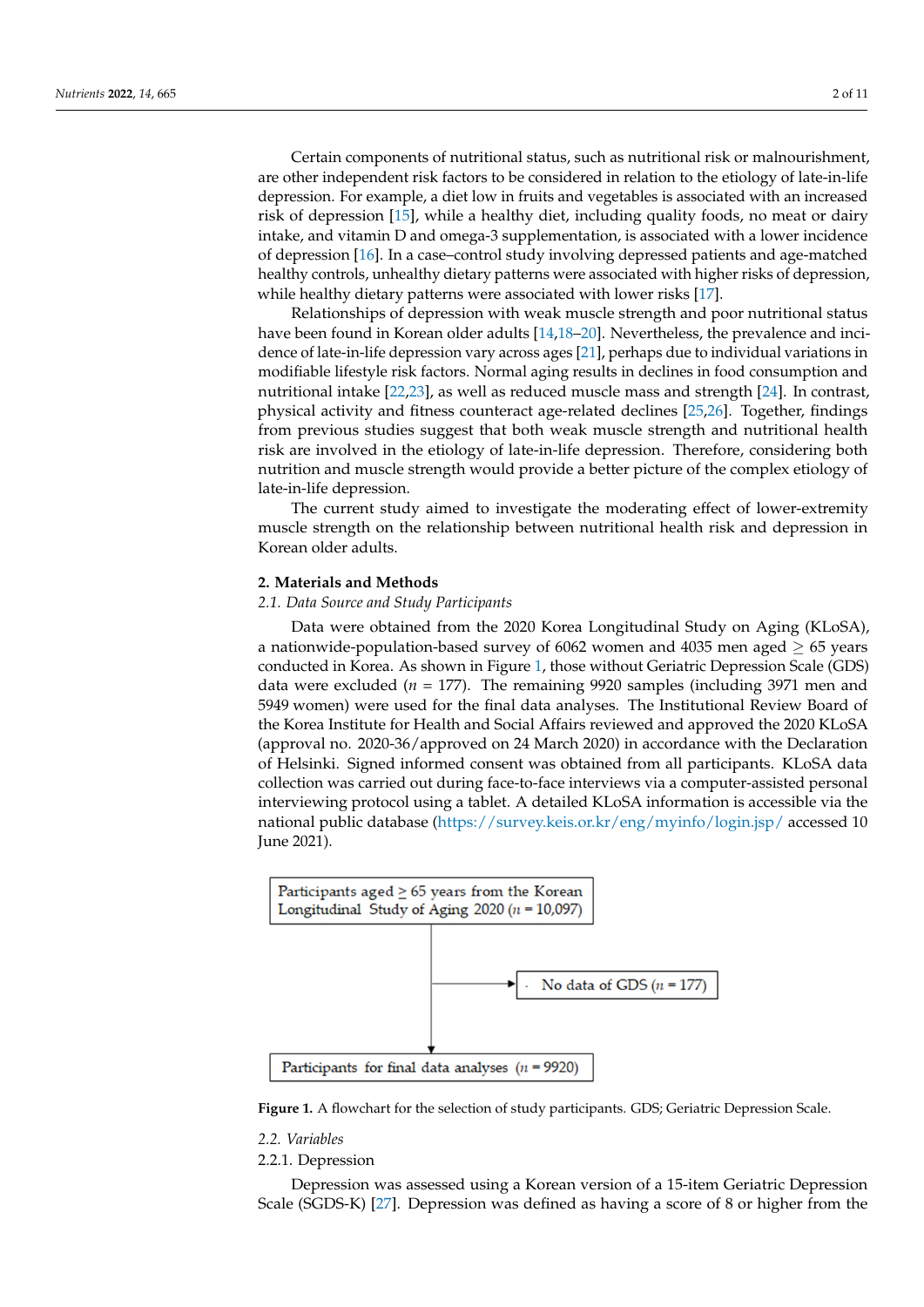SGDS-K or having physician-diagnosed depression or taking anti-depressant medication(s). The cutoff score of 8 for diagnosing depression was tested and validated in previous studies involving psychiatric patients [\[28\]](#page-9-2) and community-dwelling elderly persons [\[27\]](#page-9-1).

### 2.2.2. Nutritional Health Risk

The nutritional health risk was assessed using the DETERMINE Your Nutritional Health Checklist developed by the Nutrition Screening Initiative [\[29\]](#page-9-3). The checklist consists of 14 questions with possible scores of 0 to 4 points. A total score of 0 to 21 points was calculated by summing the values attributed to each question. The nutritional health risk was then categorized as good  $(0-2)$ , moderate risk  $(3-5)$ , or high risk  $(6 \text{ or more})$ . The accuracy of the screening tool for nutritional health risk was previously tested and validated in a sample of elderly persons [\[30\]](#page-9-4).

#### 2.2.3. Lower Extremity Muscle Strength

The sit-to-stand test developed by Buatois et al. [\[31\]](#page-9-5) was modified to test lower extremity muscle strength. In brief, participants were instructed to stand from a sitting position on a chair or a bed 5 times as quickly as possible while keeping their arms folded across the chest. The performance was scaled according to completeness (1 = completed successfully,  $2 =$  tried but failed to complete,  $3 =$  could not perform). For convenience, "completed successfully" was categorized as indicative of strong muscle strength, and "tried but failed to complete" and "could not perform" were collapsed and categorized as indicative of weak muscle strength.

#### 2.2.4. Covariates

Covariates included age (year), gender (male vs. female), body mass index (BMI) (weight in kg, height in m<sup>2</sup>), educational background ( $\leq$ elementary, middle/high school, or  $\geq$ college), smoking (current/past smoker or nonsmoker), alcohol consumption (0, 1–6, ≥7 times/week), regular exercise (yes or no), and comorbidities. Patients' comorbidity status was determined using diagnoses reported by a doctor of at least one of 17 selected chronic conditions (i.e., hypertension, stroke, hyperlipidemia, heart disease, kidney disease, diabetes, cancer, hypo- or hyperthyroidism, arthritis, osteoporosis, pain/sciatica in the lower back, fracture/dislocation/accident-related residual injuries, chronic lung disease, asthma, mycobacteria/tuberculosis, dementia, and Parkinson's disease). The number of chronic conditions (comorbidities) was summed and categorized as no health condition (none), one health condition (single), and two or more health conditions (multiple).

#### *2.3. Statistics*

Quantile–quantile plotting and a variance inflation factor were used to verify data distribution normality and the absence of multicollinearity, respectively. Student's *t*-test and chi-squared test were used to compare continuous and categorical variables, respectively, between not depressed and depressed participants. Linear regression was used to assess the relationships between GDS scores and other variables. Multivariate logistic regression was used to estimate odds ratios (ORs) and 95% confidence intervals (CIs) of nutritional health and lower-extremity muscle strength for depression. Finally, as illustrated in Figure [2,](#page-3-0) we examined the moderating effect of lower-extremity muscle strength (moderator, W) on the relationship between nutritional health risk (continuous, X) and GDS (continuous, Y) with Andrew Hayes' PROCESS macro. The statistical significance of the model was tested with bias-corrected bootstrapping (*n* = 5000) and 95% CIs. The statistical significance of a relationship was tested with a nonzero value of a 95% bootstrapped CI. All other statistical significances were tested at *p* = 0.05 using SPSS version 27.0 for Windows (IBM Corporation, Armonk, NY, USA).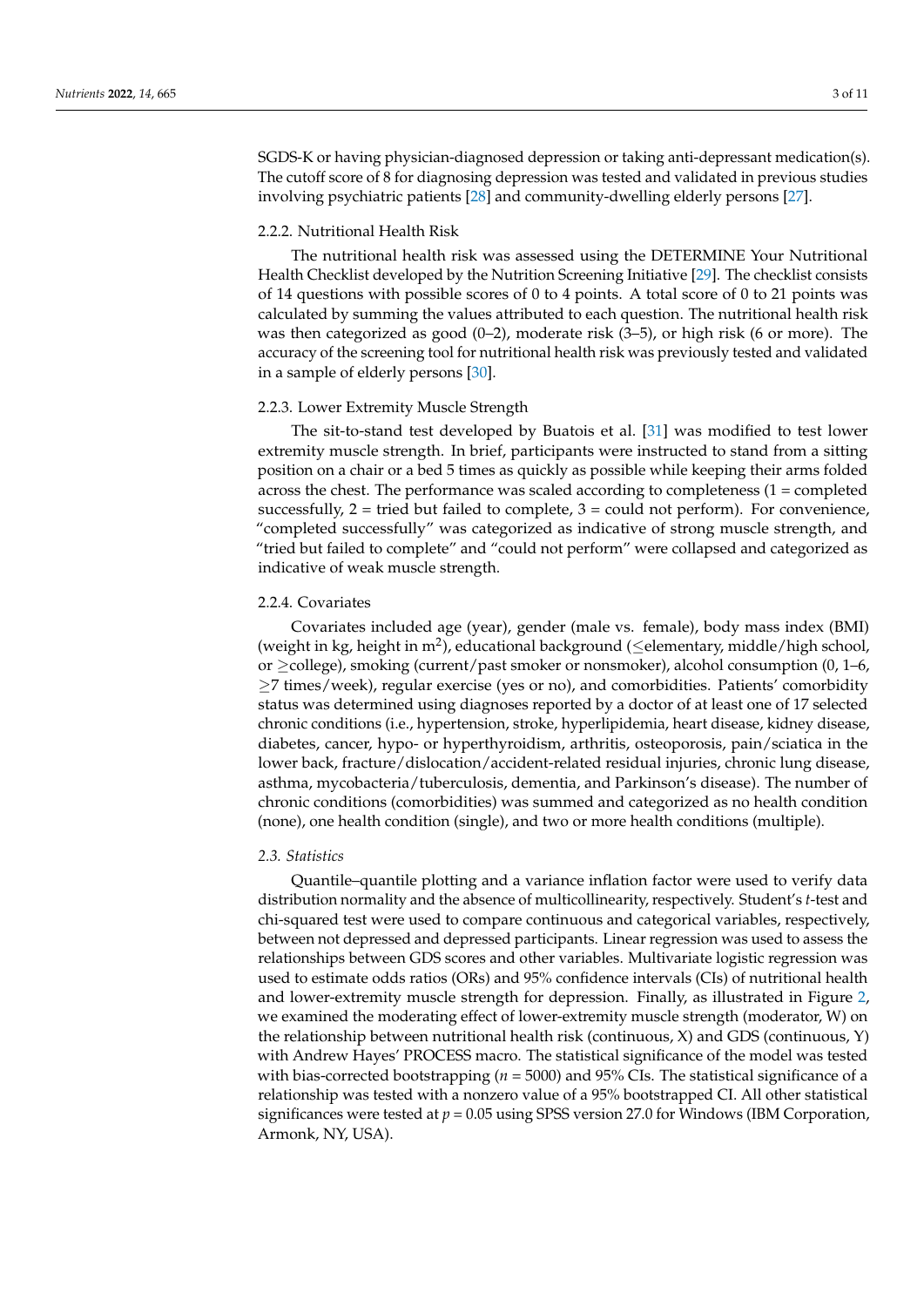<span id="page-3-0"></span>

**Figure 2.** A conceptual diagram for the relationship between nutritional health risk (x) and Geriatric **Figure 2.** A conceptual diagram for the relationship between nutritional health risk (x) and Geriatric Depression Scale (y) moderated by lower extremity muscle strength (w). Depression Scale (y) moderated by lower extremity muscle strength (w).

## **3. Results 3. Results**

Tabl[e 1](#page-3-1) presents descriptive statistics of study participants by depression status. De-Table 1 presents descriptive statistics of study participants by depression status. Depressed individuals were older (*p <* 0.001) and more likely to be female (*p* = 0.013), with pressed individuals were older (*p <* 0.001) and more likely to be female (*p* = 0.013), with lower mean BMI (*p* < 0.001), lower educational background (*p* < 0.001), weaker lowertremity muscle strength (*p <* 0.001), and more infrequent regular exercise, greater heavy extremity muscle strength (*p <* 0.001), and more infrequent regular exercise, greater heavy alcohol consumption (*p =* 0004), more comorbidities (*p <* 0.001), and higher nutritional alcohol consumption (*p =* 0004), more comorbidities (*p <* 0.001), and higher nutritional health risk (*p <* 0.001), compared with nondepressed individuals. health risk (*p <* 0.001), compared with nondepressed individuals.

<span id="page-3-1"></span>**Table 1.** Descriptive statistics of study participants (*n* = 9920). **Table 1.** Descriptive statistics of study participants (*n* = 9920).

| <b>Variables</b>                    | Not Depressed $(n = 9042)$ | Depressed $(n = 878)$ | <b>Effect Size</b> | $p$ Value |
|-------------------------------------|----------------------------|-----------------------|--------------------|-----------|
| Age (years)                         |                            |                       | $-0.217$           | < 0.001   |
| $60 - 69$                           | 3246 (35.9)                | 265(30.2)             |                    |           |
| $70 - 74$                           | 2276 (25.2)                | 190(21.6)             |                    |           |
| $75 - 79$                           | 1765 (19.5)                | 191 (21.8)            |                    |           |
| > 80                                | 1755 (19.4)                | 232(26.4)             |                    |           |
| Gender, $n$ (%)                     |                            |                       | 0.025              | 0.013     |
| Male                                | 3654 (92.0)                | 317(8.0)              |                    |           |
| Female                              | 5388 (90.6)                | 561(9.4)              |                    |           |
| Body mass index $(kg/m^2)$          | $23.6 \pm 2.6$             | $23.1 \pm 2.7$        | 0.182              | < 0.001   |
| Education, $n$ (%)                  |                            |                       | 0.058              | < 0.001   |
| Elementary or less                  | 3968 (43.9)                | 463 (52.7)            |                    |           |
| Middle/high                         | 4590 (50.8)                | 394 (44.9)            |                    |           |
| College or higher                   | 484 (5.4)                  | 21(2.4)               |                    |           |
| Smoking, $n$ $(\%)$                 |                            |                       | 0.014              | 0.154     |
| <b>Nonsmokers</b>                   | 8062 (89.2)                | 769 (87.6)            |                    |           |
| Current/past smokers                | 980 (10.8)                 | 109(12.4)             |                    |           |
| Alcohol intake (times/week)         |                            |                       | 0.004              | 0.004     |
| $\mathbf{0}$                        | 5735 (63.4)                | 508 (57.9)            |                    |           |
| $1 - 6$                             | 3207 (35.5)                | 361(41.0)             |                    |           |
| >7                                  | 100(1.1)                   | 9(1.0)                |                    |           |
| Regular exercise, $n$ (%)           |                            |                       | 0.053              | < 0.001   |
| Yes                                 | 4802 (53.1)                | 385 (43.8)            |                    |           |
| No                                  | 4240 (46.9)                | 493 (43.8)            |                    |           |
| Multicomorbidity, $n$ (%)           |                            |                       | 0.072              | < 0.001   |
| None                                | 1598 (17.7)                | 80(9.1)               |                    |           |
| Single                              | 2678 (29.6)                | 244 (27.8)            |                    |           |
| Multiple                            | 4766 (52.7)                | 554 (63.1)            |                    |           |
| Nutritional health, $n$ (%)         |                            |                       | 0.296              | < 0.001   |
| Good                                | 6688 (74.0)                | 370 (42.1)            |                    |           |
| Moderate risk                       | 1753 (19.4)                | 190(21.6)             |                    |           |
| High risk                           | 601(6.6)                   | 318 (36.2)            |                    |           |
| Lower body muscle strength, $n$ (%) |                            |                       | 0.174              | < 0.001   |
| Strong                              | 7588 (84.1)                | 530 (60.5)            |                    |           |
| Weak                                | 1437 (15.9)                | 346 (39.5)            |                    |           |

Nutritional health, *n* (%) 0.296 <0.001 Table [2](#page-4-0) presents linear regression analysis results for GDS. GDS was negatively correlated with age ( $p < 0.001$ ), BMI ( $p < 0.001$ ), and lower-extremity muscle strength ( $p < 0.001$ ) but positively with education ( $p < 0.001$ ), multiple comorbidities ( $p < 0.001$ ), and nutritional health risk  $(p < 0.001)$ .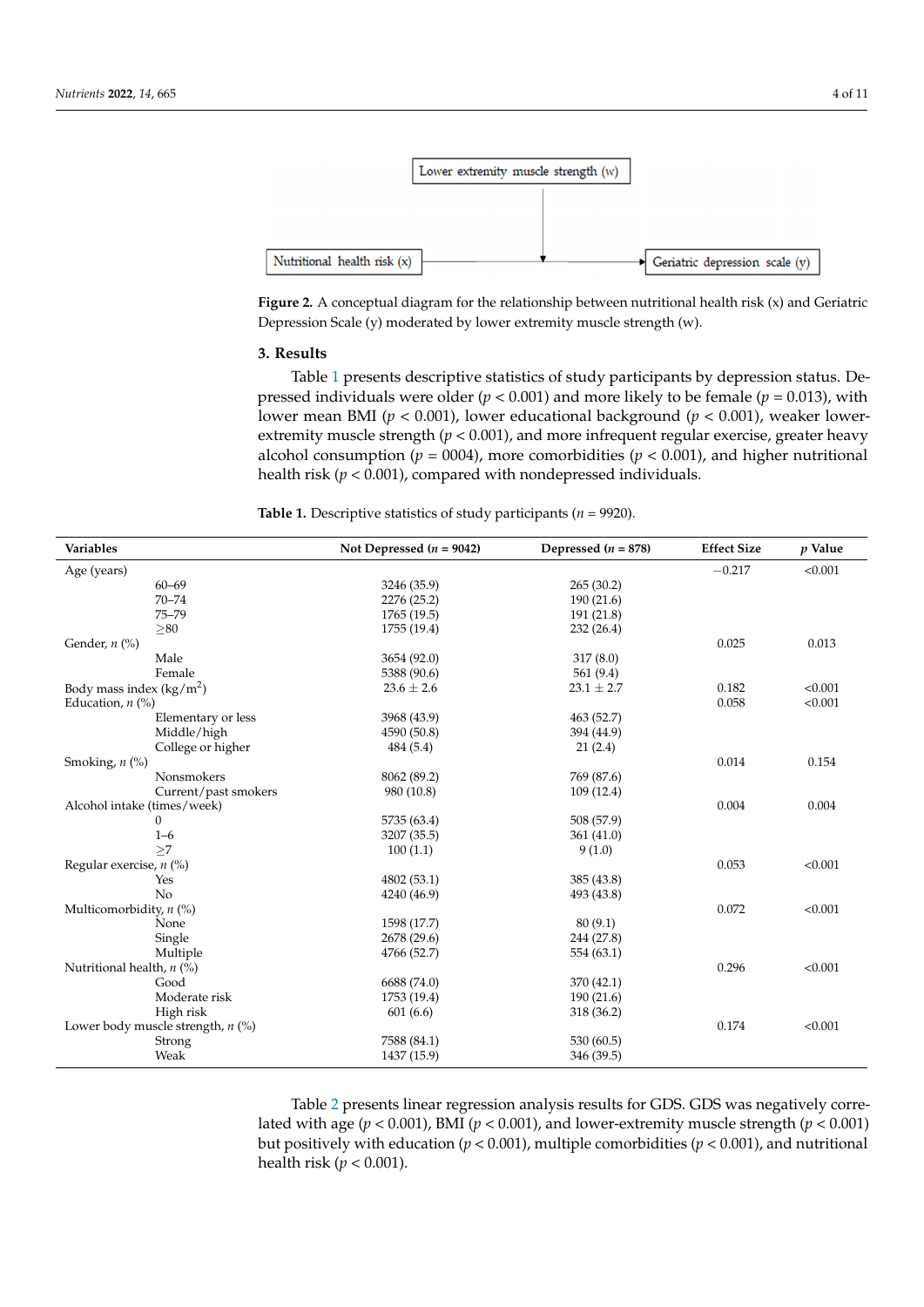| <b>Variables</b>                | β        | 95% CI           | $r^2$<br>part | <i>v</i> Value | <b>VIF</b> |
|---------------------------------|----------|------------------|---------------|----------------|------------|
| Age                             | $-0.010$ | $-0.018 - 0.002$ | 0.005         | < 0.001        | 1.475      |
| Gender                          | $-0.003$ | $-0.102 - 0.097$ | $-0.004$      | 0.510          | 1.385      |
| Body mass index                 | $-0.032$ | $-0.048 - 0.016$ | $-0.041$      | < 0.001        | 1.024      |
| Education                       | 0.143    | $0.059 - 0.227$  | 0.001         | < 0.001        | 1.409      |
| Smoking                         | 0.043    | $-0.101 - 0.309$ | $-0.013$      | 0.152          | 1.183      |
| Alcohol intake                  | 0.217    | $-0.126 - 0.089$ | 0.051         | 0.471          | 1.263      |
| Regular exercise                | 0.004    | $-0.081 - 0.220$ | 0.002         | 0.271          | 1.054      |
| Multicomorbidity                | 0.171    | $0.290 - 0.112$  | 0.012         | < 0.001        | 1.125      |
| Nutritional health risk         | 0.275    | $0.336 - 0.290$  | 0.354         | < 0.001        | 1.103      |
| Lower extremity muscle strength | $-0.340$ | $-0.456 - 0.224$ | $-0.117$      | < 0.001        | 1.157      |

<span id="page-4-0"></span>**Table 2.** Linear regression for the determinants of Geriatric Depression Scale.

CI: confidence interval; VIF: variance inflation factor.

Table [3](#page-4-1) presents logistic regression results of nutritional health risk and lower-extremity muscle strength for depression. Moderate (OR, 1.772; 95% CI, 1.472–2.133) and high (OR, 7.703; 95% CI, 6.450–9.199) nutritional health risks were significantly associated with greater odds for depression, compared with good health (OR, 1). The increased odds of moderate (OR, 1.679; 95% CI, 1.385–2.035) and high (OR, 7.571; 95% CI, 6.285–9.119) nutritional health risks for depression remained statistically significant even after adjustments for covariates of age, gender, BMI, education, smoking, alcohol intake, regular exercise, and multiple comorbidities. With respect to lower-extremity muscle strength, weak muscle strength was significantly associated with greater odds for depression (OR, 2.412; 95% CI, 2.060–2.824), compared with strong muscle strength (OR, 1). The increased odds of weak muscle strength for the mental health condition remained statistically significant (OR, 2.094; 95% CI, 1.770–2.476) even after adjustments for all covariates.

<span id="page-4-1"></span>**Table 3.** Odds ratios (ORs) and 95% confidence intervals (CIs) of depression by nutritional health and lower body strength.

| <b>Predictors</b>               | Model 1                   |                | Model 2                   |                |  |  |
|---------------------------------|---------------------------|----------------|---------------------------|----------------|--|--|
|                                 | OR (95% CI)               | <i>p</i> Value | OR (95% CI)               | <i>p</i> Value |  |  |
| Nutritional health risk         |                           |                |                           |                |  |  |
| Good                            | 1 (reference)             |                | 1 (reference)             |                |  |  |
| Moderate risk                   | $1.772(1.472 \sim 2.133)$ | < 0.001        | $1.679(1.385 \sim 2.035)$ | < 0.001        |  |  |
| High risk                       | 7.703 (6.450~9.199)       | < 0.001        | $7.571(6.285 \sim 9.119)$ | < 0.001        |  |  |
| Lower extremity muscle strength |                           |                |                           |                |  |  |
| Strong                          | 1 (reference)             |                | 1 (reference)             |                |  |  |
| Weak                            | 2.412(2.060~2.824)        | < 0.001        | $2.094(1.770-2.476)$      | < 0.001        |  |  |

Model 1 unadjusted. Model 2 adjusted for age, gender, body mass index, education, smoking, alcohol intake, regular exercise, and multicomorbidity.

Table [4](#page-5-0) presents the relationship between nutritional health risk  $(x)$  and GDS  $(y)$ moderated by lower-extremity muscle strength (w). There was a significant moderating effect of lower-extremity muscle strength for the relationship between nutritional health risk and depression ( $\beta$  = −0.127; 95% CI, −0.157 to −0.097). The moderating effect of lower-extremity muscle strength remained significant ( $\beta = -0.120$ ; 95% CI, -0.173 to −0.067) after adjustments for the covariates. Additionally, we probed the interaction to better interpret the moderating effect of lower-extremity muscle strength on the relationship between nutritional health risk and GDS; the weaker was the muscle strength, the steeper was the slope of GDS concerning the effect on nutritional health risk (Figure [3\)](#page-5-1).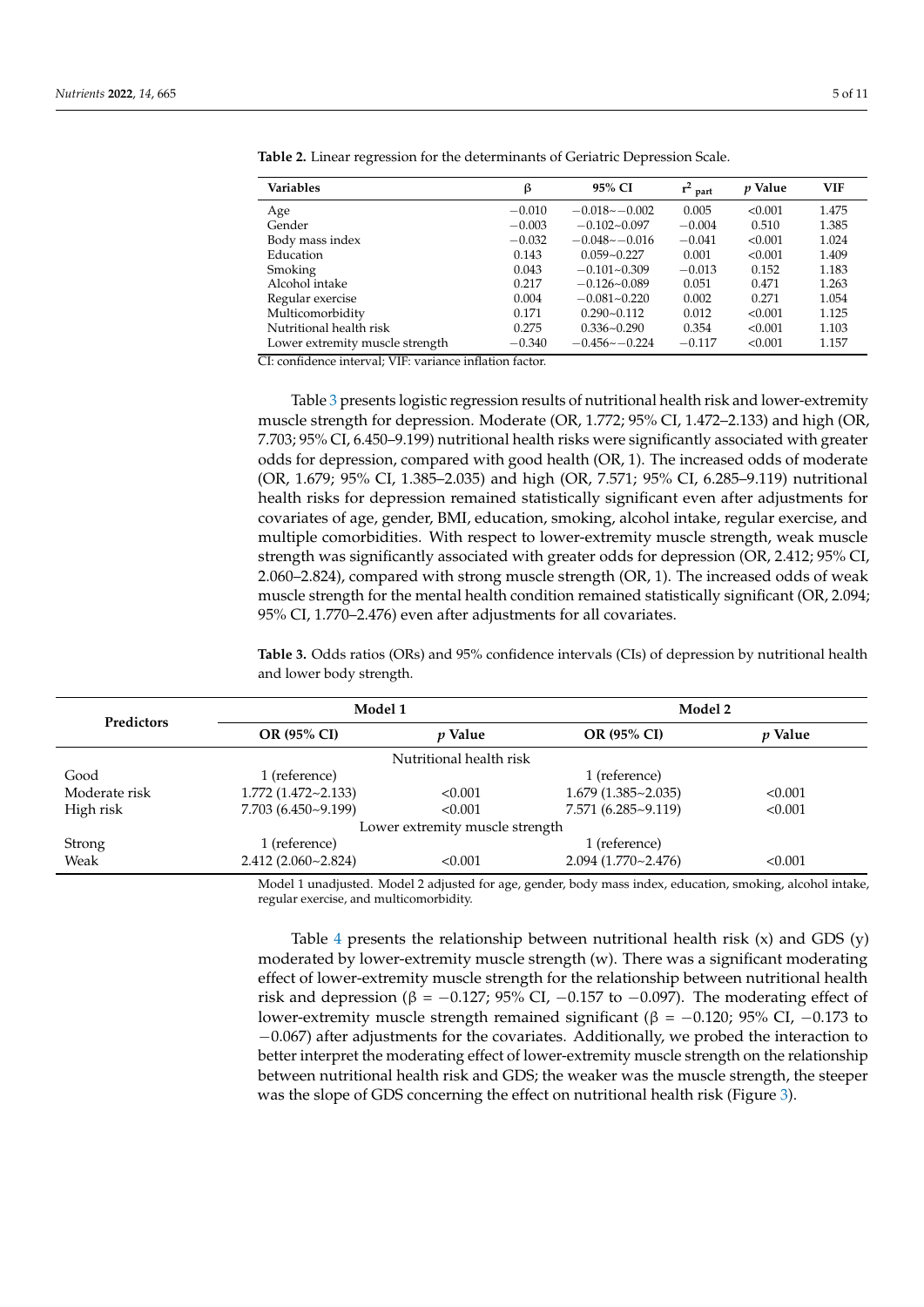| <b>Predictors</b>   | Coefficients |       |                                                                     | p       | 95% CI   |          |
|---------------------|--------------|-------|---------------------------------------------------------------------|---------|----------|----------|
|                     |              | SE    |                                                                     |         | Lower    | Upper    |
|                     |              |       | Model 1 ( $R^2 = 0.133$ , F = 506.561, p < 0.001)                   |         |          |          |
| Nutritional health  | 0.472        | 0.026 | 18.064                                                              | < 0.001 | 3.736    | 4.256    |
| Lower body strength | 0.110        | 0.071 | 1.562                                                               | 0.118   | $-0.028$ | 0.249    |
| Interaction         | $-0.127$     | 0.015 | $-8.342$                                                            | < 0.001 | $-0.157$ | $-0.097$ |
|                     |              |       | $R^2$ change due to the moderator = 0.006 (F = 69.59, $p < 0.001$ ) |         |          |          |
|                     |              |       | Model 2 ( $\mathbb{R}^2$ = 0.162, F = 71.006, p < 0.001)            |         |          |          |
| Nutritional health  | 0.494        | 0.046 | 10.680                                                              | < 0.001 | 0.403    | 0.584    |
| Lower body strength | $-0.356$     | 0.133 | $-2.673$                                                            | 0.008   | $-0.617$ | $-0.095$ |
| Interaction         | $-0.120$     | 0.027 | $-4.451$                                                            | < 0.001 | $-0.173$ | $-0.067$ |
|                     |              |       | $R^2$ change due to the moderator = 0.005 (F = 19.809, p < 0.001)   |         |          |          |

slope of GDS concerning the effect on nutritional health risk (Figure 3).

<span id="page-5-0"></span>**Table 4.** A moderation analysis of lower body strength for the relationship between nutritional health and Geriatric Depression Scale.

Model 1 unadjusted. Model 2 adjusted for age, gender, body mass index, education, smoking, alcohol intake, regular exercise, and multicomorbidity. SE: standard error; CI: confidence interval.

<span id="page-5-1"></span>

**Figure 3.** Illustration of the moderating effect of lower extremity muscle strength on the relationship **Figure 3.** Illustration of the moderating effect of lower extremity muscle strength on the relationship between nutritional health risk and Geriatric Depression Scale. between nutritional health risk and Geriatric Depression Scale.

# **4. Discussion 4. Discussion**

extremity muscle strength and nutritional health risk on depression in 9920 Korean older extremity muscle strength and nutritional health risk on depression in 9920 Korean older adults aged ≥ 65 years and found that nutritional health risk and weak lower-extremity muscle strength were associated with greater odds for late-in-life depression. The novel finding of the current study is that the weaker was the muscle strength, the greater was the impact of nutritional health risk on depression. In this population-based cross-sectional study, we examined the impacts of lower-

 $\overline{\phantom{a}}$  The current findings are in accordance with those of previous studies reporting an association between nutritional status and depression in older adults. For example, malnutrition was found to be an independent risk factor for depression in older outpatients in Turkey [\[32\]](#page-9-6) and community-dwelling older individuals in Bangladesh [\[33\]](#page-9-7) and China [\[34\]](#page-9-8). Poor dietary quality was significantly associated with postpartum depression in a sample of 939 Chinese lactating women [\[35\]](#page-9-9). An association between nutritional health risk and depression was also reported by previous studies involving Korean older adults with multiple chronic diseases [\[36\]](#page-9-10) and community-dwelling Korean older adults [\[19\]](#page-8-24). Additionally, food insecurity and poor nutritional status were associated with greater odds for depression in Korean older adults with low incomes [\[37\]](#page-9-11) and community-dwelling Korean older adults [\[18\]](#page-8-17), respectively. By contrast, high consumption of fruits, vegetables, low-fat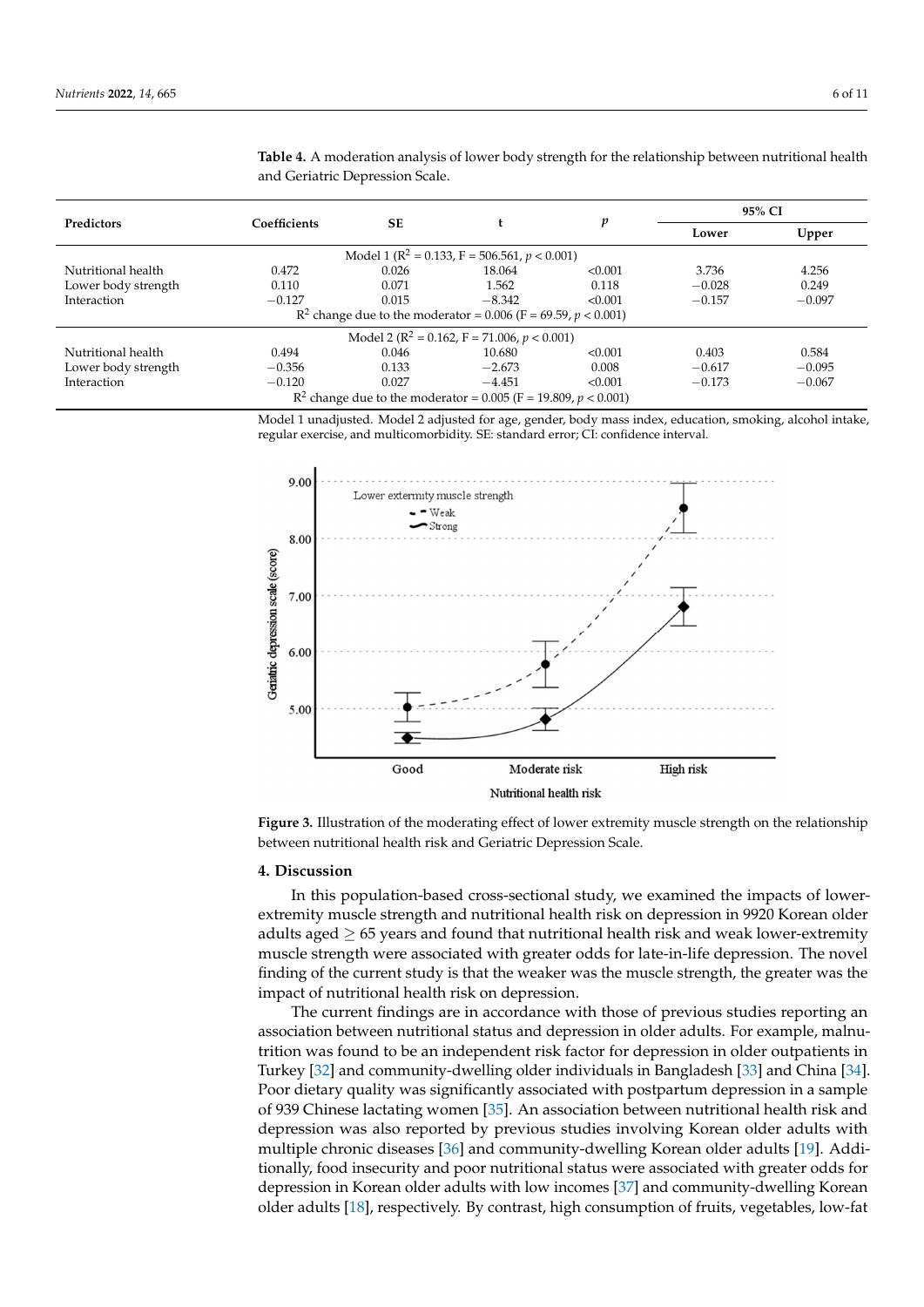dairy, and antioxidants is inversely associated with depression risk. Additionally, the consumption of specific nutrients, including calcium, chromium, folate, polyunsaturated fatty acids, vitamins, zinc, and magnesium also has antidepressant effects [\[38](#page-9-12)[,39\]](#page-9-13). Consequently, the findings of the current study suggest that a healthy diet such as a Mediterranean diet should be recommended as a therapeutic approach against late-life depression.

The findings of the current study are also in line with those of previous studies reporting an association between weak muscle strength and depression in older adults. For example, several previous studies using data obtained from the Korea National Health and Nutrition Examination Survey showed that handgrip strength was inversely associated with depression risk and suicidal ideation in Korean middle-aged and older adults [\[40](#page-9-14)[,41\]](#page-9-15). In a cross-sectional study involving 562 community-dwelling Korean men and women aged  $\geq$  65 years, we showed that lower muscle mass and lower muscle function were individually and synergistically associated with greater odds of depressive symptoms [\[9\]](#page-8-8). In 1100 Singaporean women aged 45–69 years, Ganasarajah et al. [\[42\]](#page-9-16) showed that weak muscle strength was significantly associated with greater odds of depression and/or anxiety symptoms. A recent meta-analysis of 33 results obtained from 16 studies effectively summarizes the inverse associations between muscle strength and late-in-life depression risk [\[43\]](#page-9-17).

In particular, the findings of this study extend those of previous studies by showing that muscle strength is an important moderator in determining the relationship between nutritional health risk and late-in-life depression. The moderating effect of lower-extremity muscle strength on the relationship implies the clinical importance of both good nutrition and muscle fitness as a therapeutic strategy against late-in-life depression. In support of the current findings, Pinheiro et al. [\[44\]](#page-9-18) conducted a 12-week randomized control trial of sarcopenic elderly women and showed that a combination of nutritional intervention and group-based functional exercise is more effective at relieving depressive symptoms and social isolation, compared with a single intervention, such as nutritional intervention or socialization activities. In a cross-sectional study involving 130 community-dwelling Japanese older adults, Kaburagi et al. [\[45\]](#page-9-19) found that adequate nutritional status was positively associated with handgrip strength and maximum walking speed but negatively associated with GDS score, implying a pathologic connection between nutrition, physical fitness, and mental health. In this aspect, muscle strength might reflect nutritional health status, or vice versa, which contributes to mental health. However, the exact direction of the relationship cannot be determined due to the cross-sectional nature of the study.

Some explanations are possible regarding the modulating effect of lower-extremity muscle strength on the relationship between nutritional health risks and late-in-life depression. First, chronic exposure to nutritional health risks might lead to or exacerbate geriatric conditions that contribute to depression, such as functional limitations [\[46\]](#page-9-20), physical disabilities [\[47\]](#page-9-21), and sarcopenia [\[48\]](#page-9-22). Consequently, the moderating effect of lower-extremity muscle strength on the relationship between nutritional health risk and depression might reflect an intermediate phenotype linking nutritional health risk to mental illness. However, the exact mechanism(s) by which muscle strength attenuates the negative effect of nutritional health risk on mental health must be determined.

Second, maintaining muscle mass and strength itself may minimize or counteract the risk of late-in-life depression [\[49\]](#page-9-23). For example, strong muscle strength is associated with physical independence, fewer difficulties performing daily activities, lower risk for experiencing physical disabilities, and better quality of life [\[50](#page-9-24)[,51\]](#page-9-25). Furthermore, muscle contraction has an anti-depressant effect by suppressing pro-inflammatory responses (i.e., decreased levels of circulating tumor necrosis factor- $\alpha$  and interleukin 6) while enhancing anti-inflammatory responses (i.e., increased levels of circulating interleukin-10 and brainderived neurotrophic factor) [\[52](#page-10-0)[,53\]](#page-10-1).

Third, other health conditions, such as chronic diseases, increased oxidative stress, immobility, and dysregulated hormonal cycles, which are attributed to nutritional health risk and/or weak muscle strength, might be involved in the moderating effect of lower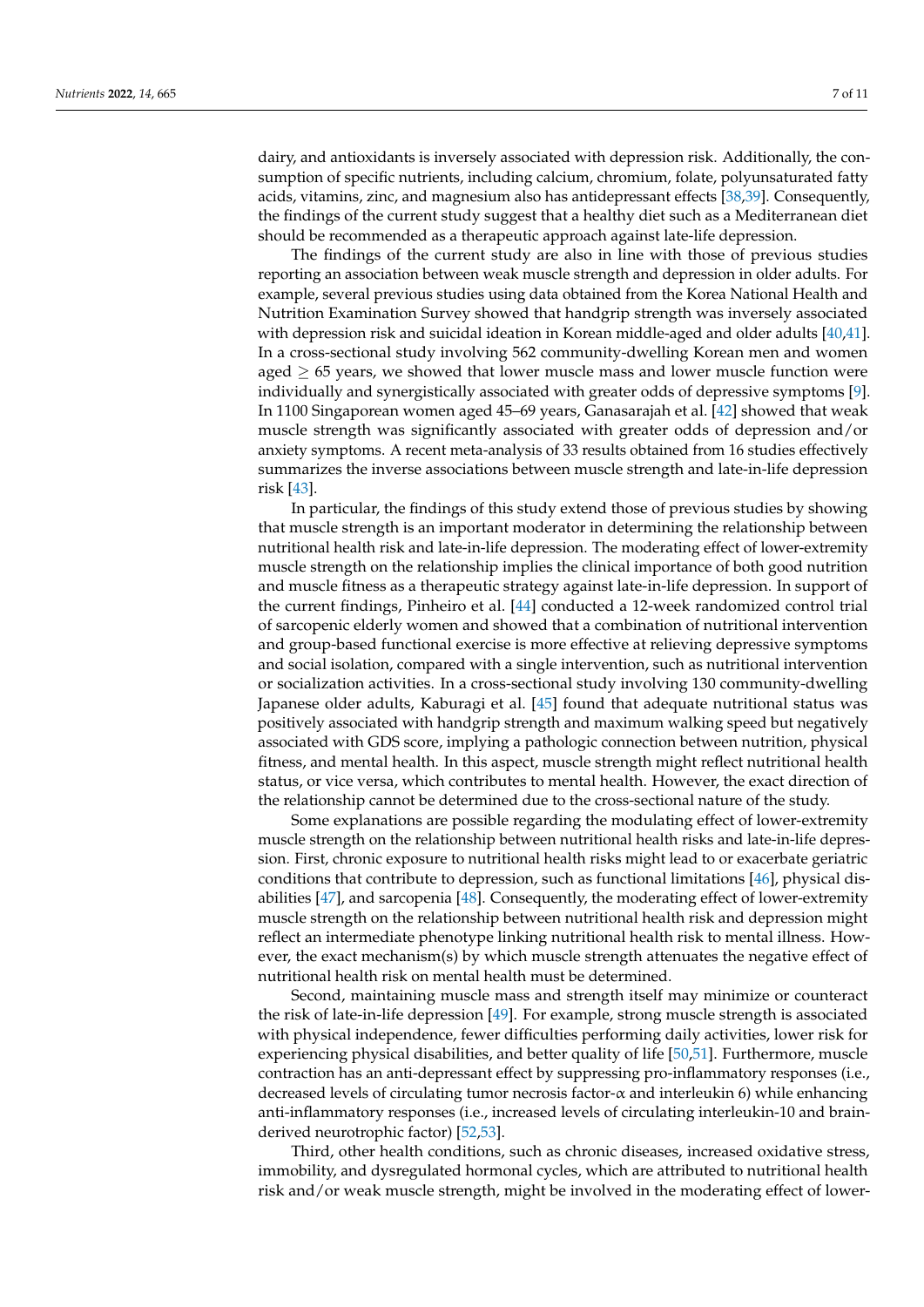extremity muscle strength on the relationship between nutritional health risk and depression [\[49,](#page-9-23)[54\]](#page-10-2).

Lastly, poor socio-economic status (i.e., poverty, living alone, low education, and illiteracy) and poor health behaviors (i.e., smoking and heavy alcohol consumption) may be entangled in the moderating effect of lower extremity muscle strength on the relationship between nutritional health status and late-life depression [\[55\]](#page-10-3). The involvement of those risk factors in the interconnection between muscle strength and nutritional health risk on depressive symptoms remains to be investigated in a future study.

This study is not without limitations. First, the cross-sectional nature of this study does not allow us to offer any cause-and-effect interpretation regarding the moderating effect of lower-extremity muscle strength on the relationship between nutritional health risk and depression. Second, the relationships of nutritional health risk and lower-extremity muscle strength with depression can be bidirectional. In other words, either nutritional health risk or lower-extremity muscle strength or both can increase the risk for depression, or vice versa, and this remains to be addressed in a well-designed intervention study. Third, the relationships of nutritional health risk and lower-extremity muscle strength with late-in-life depression may imply adverse effects of other health conditions that are not included in the current study. Consequently, caution is necessary when interpreting the moderating effect of muscle strength on the relationship between nutritional health risk and depression.

Despite these limitations, this study also has strengths. First, it is a population-based study with large sample size. Second, to the best of our knowledge, we are the first to report the potential of lower-extremity muscle strength as an important moderator in determining the relationship between nutritional health risk and depression in older adults.

#### **5. Conclusions**

In this population-based study, we examined the relationships of nutritional health risk and lower-extremity muscle strength with depression in Korean older adults and found that late-in-life depression was positively associated with nutritional health risk and inversely with lower-extremity muscle strength. Particularly, we found that high lower-extremity muscle strength attenuates the negative impact of nutritional health risk on depression, implying an urgency of an intervention targeting both nutritional health risks and weak muscle strength as a therapeutic strategy against depression in Korean older adults.

**Author Contributions:** Conceptualization, H.K. and J.K.; methodology, H.K., J.K., H.H. and S.K.; formal analysis, H.K., J.K., H.H., S.K., J.-H.K. and S.-K.W.; investigation, H.K., J.K., H.H. and S.K.; data curation, H.K., J.K., H.H. and S.K.; writing—original draft preparation, H.K., J.K. and S.K.; writing—review and editing, H.K., J.K., H.H., S.K., J.-H.K. and S.-K.W.; visualization, H.K., J.K., S.K., J.-H.K. and S.-K.W.; funding acquisition, H.H. All authors have read and agreed to the published version of the manuscript.

**Funding:** This study was supported by a National Research Foundation grant funded by the Korean government (NRF-2020R1A2C1009365).

**Institutional Review Board Statement:** The Institutional Review Board of the Korea Institute for Health and Social Affairs reviewed and approved the 2020 KLoSA (approval number: 2020-36/ approved on 24 March 2020) in accordance with the Declaration of Helsinki.

**Informed Consent Statement:** Informed consent forms were obtained from all the participants.

**Data Availability Statement:** Data are accessible via the National public database [\(https://survey.](https://survey.keis.or.kr/eng/myinfo/login.jsp/) [keis.or.kr/eng/myinfo/login.jsp/](https://survey.keis.or.kr/eng/myinfo/login.jsp/) accessed 10 June 2021).

**Acknowledgments:** We gratefully thank the Korea Employment Information Service (KEIS) for allowing the use of their data for this study.

**Conflicts of Interest:** All the authors declare that they have no conflict of interest.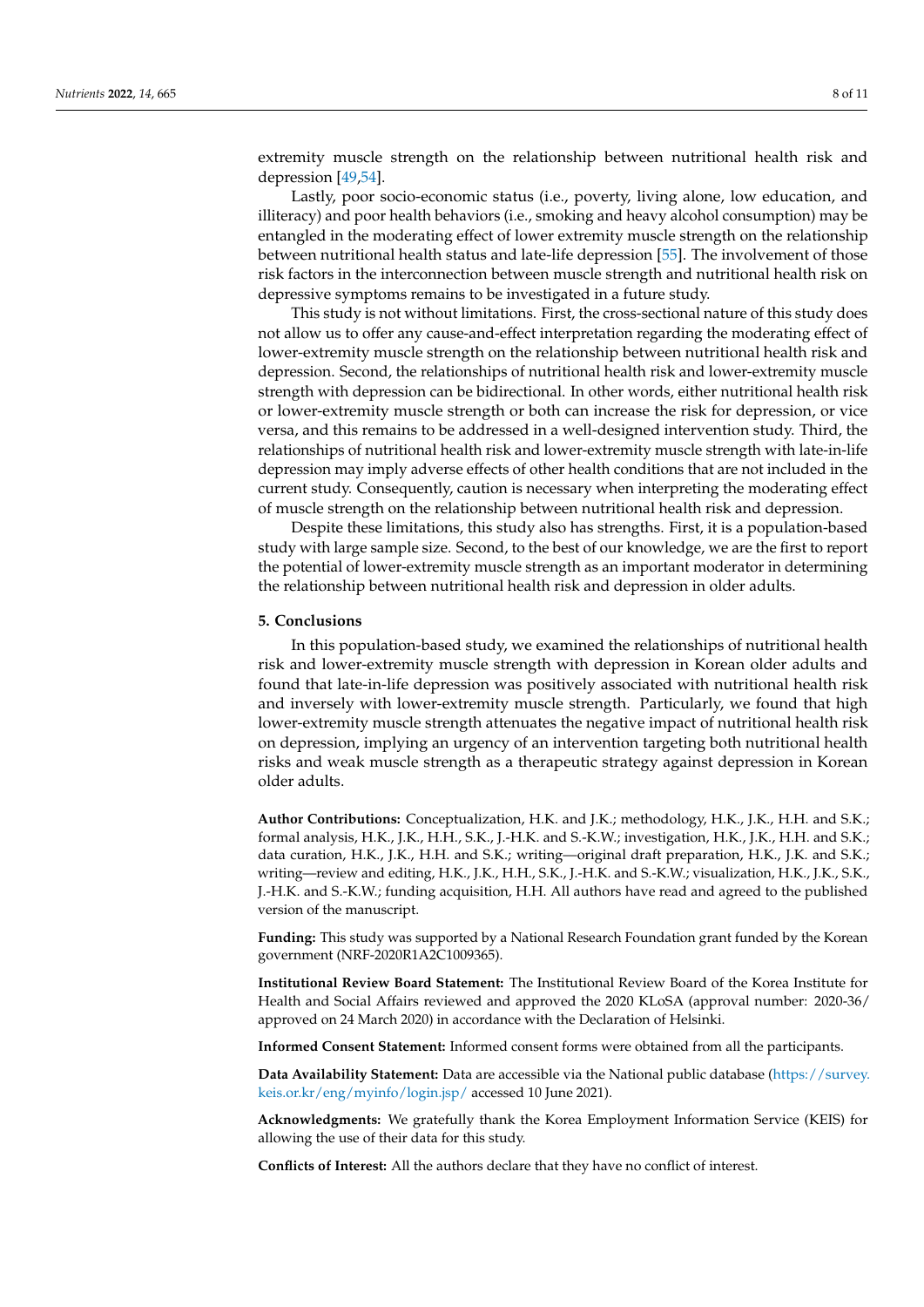## **References**

- <span id="page-8-0"></span>1. Song, J.; Koh, T.H.; Park, O.; Kwon, D.; Kang, S.; Kwak, K.; Park, J.T. Association between depression and cardiovascular disease risk in general population of Korea: Results from the Korea national health and nutrition examination survey, 2016. *Ann. Occup. Environ. Med.* **2019**, *31*, e10. [\[CrossRef\]](http://doi.org/10.35371/aoem.2019.31.e10) [\[PubMed\]](http://www.ncbi.nlm.nih.gov/pubmed/31543971)
- <span id="page-8-1"></span>2. Kim, H.; Jeong, W.; Kwon, J.; Kim, Y.; Park, E.-C.; Jang, S.-I. Association between depression and the risk of Alzheimer's disease using the Korean national health insurance service-elderly cohort. *Sci. Rep.* **2021**, *11*, 22591. [\[CrossRef\]](http://doi.org/10.1038/s41598-021-02201-6) [\[PubMed\]](http://www.ncbi.nlm.nih.gov/pubmed/34799679)
- <span id="page-8-2"></span>3. Kim, B.J.; Kihl, T. Suicidal ideation associated with depression and social support: A survey-based analysis of older adults in South Korea. *BMC Psychiatry* **2021**, *21*, 409. [\[CrossRef\]](http://doi.org/10.1186/s12888-021-03423-8) [\[PubMed\]](http://www.ncbi.nlm.nih.gov/pubmed/34407801)
- <span id="page-8-3"></span>4. Kim, H.; Kim, S.H.; Cho, Y.J. Combined effects of depression and chronic disease on the risk of mortality: The Korean longitudinal study of aging (2006–2016). *J. Korean Med. Sci.* **2021**, *36*, e99. [\[CrossRef\]](http://doi.org/10.3346/jkms.2021.36.e99)
- <span id="page-8-4"></span>5. Shin, D.; Kim, N.W.; Kim, M.J.; Rhee, S.J.; Park, C.H.K.; Kim, H.; Yang, B.R.; Kim, M.S.; Choi, G.J.; Koh, M.; et al. Cost analysis of depression using the national insurance system in South Korea: A comparison of depression and treatment-resistant depression. *BMC Health Serv. Res.* **2020**, *20*, 286. [\[CrossRef\]](http://doi.org/10.1186/s12913-020-05153-1)
- <span id="page-8-5"></span>6. He, Q.; Yang, L.; Shi, S.; Gao, J.; Tao, M.; Zhang, K.; Gao, C.; Yang, L.; Li, K.; Shi, J.; et al. Smoking and major depressive disorder in Chinese women. *PLoS ONE* **2014**, *9*, e106287. [\[CrossRef\]](http://doi.org/10.1371/journal.pone.0106287)
- <span id="page-8-6"></span>7. Choi, N.G.; Dinitto, D.M. Heavy/binge drinking and depressive symptoms in older adults: Gender differences. *Int. J. Geriatr. Psychiatry* **2011**, *26*, 860–868. [\[CrossRef\]](http://doi.org/10.1002/gps.2616)
- <span id="page-8-7"></span>8. Meng, X.; D'Arcy, C. The projected effect of increasing physical activity on reducing the prevalence of common mental disorders among Canadian men and women: A national population-based community study. *Prev. Med.* **2013**, *56*, 59–63. [\[CrossRef\]](http://doi.org/10.1016/j.ypmed.2012.11.014)
- <span id="page-8-8"></span>9. Jin, Y.; Kang, S.; Kang, H. Individual and synergistic relationships of low muscle mass and low muscle function with depressive symptoms in Korean older adults. *Int. J. Environ. Res. Public Health* **2021**, *18*, 10129. [\[CrossRef\]](http://doi.org/10.3390/ijerph181910129)
- <span id="page-8-9"></span>10. Marques, A.; Henriques-Neto, D.; Peralta, M.; Marconcin, P.; Gouveia, É.R.; Ferrari, G.; Martins, J.; Ihle, A. Exploring grip strength as a predictor of depression in middle-aged and older adults. *Sci. Rep.* **2021**, *11*, 15946. [\[CrossRef\]](http://doi.org/10.1038/s41598-021-95566-7)
- <span id="page-8-10"></span>11. Aarden, J.J.; van der Schaaf, M.; van der Esch, M.; Reichardt, L.A.; van Seben, R.; Bosch, J.A.; Twisk, J.W.R.; Buurman, B.M.; Engelbert, R.H.H.; Hospital-ADL Study Group. Muscle strength is longitudinally associated with mobility among older adults after acute hospitalization: The Hospital-ADL study. *PLoS ONE* **2019**, *14*, e0219041. [\[CrossRef\]](http://doi.org/10.1371/journal.pone.0219041) [\[PubMed\]](http://www.ncbi.nlm.nih.gov/pubmed/31276471)
- <span id="page-8-11"></span>12. Ho, H.H.; Fang, I.Y.; Yu, Y.C.; Huang, Y.P.; Kuo, I.L.; Wang, L.T.; Tsai, M.C.; Chang, S.H.; Hsueh, M.C. Is functional fitness performance a useful predictor of risk of falls among community-dwelling older adults? *Arch. Public Health* **2021**, *79*, 108. [\[CrossRef\]](http://doi.org/10.1186/s13690-021-00608-1) [\[PubMed\]](http://www.ncbi.nlm.nih.gov/pubmed/34144712)
- <span id="page-8-12"></span>13. Bae, E.J.; Park, N.J.; Sohn, H.S.; Kim, Y.H. Handgrip strength and all-cause mortality in middle-aged and older Koreans. *Int. J. Environ. Res. Public Health* **2019**, *16*, 740. [\[CrossRef\]](http://doi.org/10.3390/ijerph16050740)
- <span id="page-8-13"></span>14. Noh, H.M.; Park, Y.S. Handgrip strength, dynapenia, and mental health in older Koreans. *Sci. Rep.* **2020**, *10*, 4004. [\[CrossRef\]](http://doi.org/10.1038/s41598-020-60835-4) [\[PubMed\]](http://www.ncbi.nlm.nih.gov/pubmed/32132581)
- <span id="page-8-14"></span>15. Davison, K.M.; Lung, Y.; Lin, S.L.; Tong, H.; Kobayashi, K.M.; Fuller-Thomson, E. Depression in middle and older adulthood: The role of immigration, nutrition, and other determinants of health in the Canadian longitudinal study on aging. *BMC Psychiatry* **2019**, *19*, 329. [\[CrossRef\]](http://doi.org/10.1186/s12888-019-2309-y)
- <span id="page-8-15"></span>16. Taylor, K.L.; Simpson, S., Jr.; Jelinek, G.A.; Neate, S.L.; De Livera, A.M.; Brown, C.R.; O'Kearney, E.; Marck, C.H.; Weiland, T.J. Longitudinal associations of modifiable lifestyle factors with positive depression-screen over 2.5-years in an international cohort of people living with multiple sclerosis. *Front. Psychiatry* **2018**, *9*, 526. [\[CrossRef\]](http://doi.org/10.3389/fpsyt.2018.00526)
- <span id="page-8-16"></span>17. Khosravi, M.; Sotoudeh, G.; Majdzadeh, R.; Nejati, S.; Darabi, S.; Raisi, F.; Esmaillzadeh, A.; Sorayani, M. Healthy and unhealthy dietary patterns are related to depression: A case-control study. *Psychiatry Investig.* **2015**, *12*, 434–442. [\[CrossRef\]](http://doi.org/10.4306/pi.2015.12.4.434)
- <span id="page-8-17"></span>18. Lee, E.J.; Kim, J.M. Associations between depression and eating behavior factors in Korean adults: The Korea national health and nutrition examination survey 2018. *J. Nutr. Health* **2021**, *54*, 152–164. [\[CrossRef\]](http://doi.org/10.4163/jnh.2021.54.2.152)
- <span id="page-8-24"></span>19. Song, E.G.; Yoon, Y.S.; Yang, Y.J.; Lee, E.S.; Lee, J.H.; Lee, J.Y.; Park, W.J.; Park, S.Y. Factors associated with eating alone in Korean adults: Findings from the sixth Korea national health and nutrition examination, 2014. *Korean J. Fam. Pract.* **2017**, *7*, 698–706. [\[CrossRef\]](http://doi.org/10.21215/kjfp.2017.7.5.698)
- <span id="page-8-18"></span>20. Park, S.; Cho, J.; Kim, D.; Jin, Y.; Lee, I.; Hong, H.; Kang, H. Handgrip strength, depression, and all-cause mortality in Korean older adults. *BMC Geriatr.* **2019**, *19*, 127. [\[CrossRef\]](http://doi.org/10.1186/s12877-019-1140-0)
- <span id="page-8-19"></span>21. Park, J.H.; Kim, K.W. A review of the epidemiology of depression in Korea. *J. Korean Med. Assoc.* **2011**, *554*, 362–369. [\[CrossRef\]](http://doi.org/10.5124/jkma.2011.54.4.362)
- <span id="page-8-20"></span>22. Cavazzana, A.; Röhrborn, A.; Garthus-Niegel, S.; Larsson, M.; Hummel, T.; Croy, I. Sensory-specific impairment among older people. An investigation using both sensory thresholds and subjective measures across the five senses. *PLoS ONE* **2018**, *13*, e0202969. [\[CrossRef\]](http://doi.org/10.1371/journal.pone.0202969) [\[PubMed\]](http://www.ncbi.nlm.nih.gov/pubmed/30148857)
- <span id="page-8-21"></span>23. Leslie, W.; Hankey, C. Aging, nutritional status and health. *Healthcare* **2015**, *3*, 648–658. [\[CrossRef\]](http://doi.org/10.3390/healthcare3030648) [\[PubMed\]](http://www.ncbi.nlm.nih.gov/pubmed/27417787)
- <span id="page-8-22"></span>24. Wilkinson, D.J.; Piasecki, M.; Atherton, P.J. The age-related loss of skeletal muscle mass and function: Measurement and physiology of muscle fibre atrophy and muscle fibre loss in humans. *Ageing Res. Rev.* **2018**, *47*, 123–132. [\[CrossRef\]](http://doi.org/10.1016/j.arr.2018.07.005) [\[PubMed\]](http://www.ncbi.nlm.nih.gov/pubmed/30048806)
- <span id="page-8-23"></span>25. Štefan, L.; Petrinović, L.; Sporiš, G.; Vrgoč, G. Frequency of dietary intake and physical activity in older adults: A cross-sectional study. *Nutrients* **2018**, *10*, 1960. [\[CrossRef\]](http://doi.org/10.3390/nu10121960) [\[PubMed\]](http://www.ncbi.nlm.nih.gov/pubmed/30544976)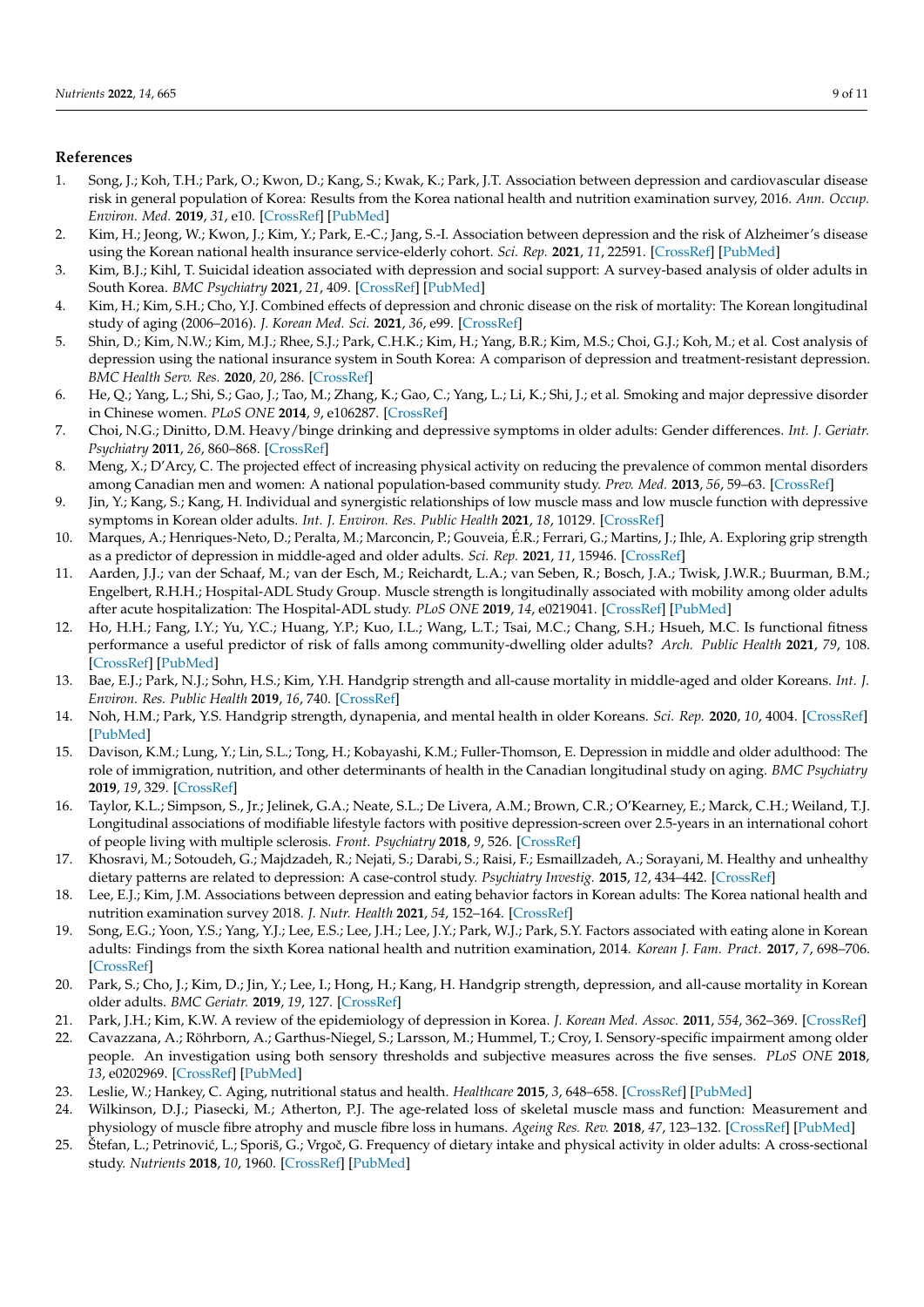- <span id="page-9-0"></span>26. Castro-Mejía, J.L.; Khakimov, B.; Krych, Ł.; Bülow, J.; Bechshøft, R.L.; Højfeldt, G.; Mertz, K.H.; Garne, E.S.; Schacht, S.R.; Ahmad, H.F.; et al. Physical fitness in community-dwelling older adults is linked to dietary intake, gut microbiota, and metabolomic signatures. *Aging Cell* **2020**, *19*, e13105. [\[CrossRef\]](http://doi.org/10.1111/acel.13105) [\[PubMed\]](http://www.ncbi.nlm.nih.gov/pubmed/31967716)
- <span id="page-9-1"></span>27. Bae, J.N.; Cho, M.J. Development of the Korean version of the geriatric depression scale and its short form among elderly psychiatric patients. *J. Psychosom. Res.* **2004**, *57*, 297–305. [\[CrossRef\]](http://doi.org/10.1016/j.jpsychores.2004.01.004)
- <span id="page-9-2"></span>28. Lee, S.C.; Kim, W.H.; Chang, S.M.; Kim, B.S.; Lee, D.W.; Bae, J.N.; Cho, M.J. The use of the Korean version of short form geriatric depression scale (SGDS-K) in the community dwelling elderly in Korea. *J. Korean Geriatr. Psychiatry* **2013**, *17*, 37–43.
- <span id="page-9-3"></span>29. Nutrition Screening Initiative. *Report of Nutrition Screening 1: Toward a Common View: Executive Summary*; A Consensus Conference; Nutrition Screening Initiative: Washington, DC, USA, 1991.
- <span id="page-9-4"></span>30. Posner, B.M.; Jette, A.M.; Smith, K.W.; Miller, D.R. Nutrition and health risks in the elderly: The nutritional screening initiative. *Am. J. Public Health* **1993**, *83*, 972–978. [\[CrossRef\]](http://doi.org/10.2105/AJPH.83.7.972)
- <span id="page-9-5"></span>31. Buatois, S.; Miljkovic, D.; Manckoundia, P.; Gueguen, R.; Miget, P.; Vancon, G.; Perrin, P.; Benetos, A. Five times sit to stand test is a predictor of recurrent falls in healthy community-living subjects aged 65 and older. *J. Am. Geriatr. Soc.* **2008**, *56*, 1575–1577. [\[CrossRef\]](http://doi.org/10.1111/j.1532-5415.2008.01777.x)
- <span id="page-9-6"></span>32. Delibaş, D.H.; Eşkut, N.; İlhan, B.; Erdoğan, E.; Top Kartı, D.; Yılmaz Küsbeci, Ö..; Bahat, G. Clarifying the relationship between sarcopenia and depression in geriatric outpatients. *Aging Male* **2021**, *24*, 29–36. [\[CrossRef\]](http://doi.org/10.1080/13685538.2021.1936482) [\[PubMed\]](http://www.ncbi.nlm.nih.gov/pubmed/34151708)
- <span id="page-9-7"></span>33. Alam, M.R.; Karmokar, S.; Reza, S.; Kabir, M.R.; Ghosh, S.; Mamun, M.A.A. Geriatric malnutrition and depression: Evidence from elderly home care population in Bangladesh. *Prev. Med. Rep.* **2021**, *23*, 101478. [\[CrossRef\]](http://doi.org/10.1016/j.pmedr.2021.101478) [\[PubMed\]](http://www.ncbi.nlm.nih.gov/pubmed/34458076)
- <span id="page-9-8"></span>34. Wei, J.; Fan, L.; Zhang, Y.; Li, S.; Partridge, J.; Claytor, L.; Sulo, S. Association between malnutrition and depression among community-dwelling older Chinese adults. *Asia Pac. J. Public Health* **2018**, *30*, 107–117. [\[CrossRef\]](http://doi.org/10.1177/1010539518760632) [\[PubMed\]](http://www.ncbi.nlm.nih.gov/pubmed/29514465)
- <span id="page-9-9"></span>35. Yang, C.; Zhao, A.; Lan, H.; Ren, Z.; Zhang, J.; Szeto, I.M.; Wang, P.; Zhang, Y. Association between dietary quality and postpartum depression in lactating women: A cross-sectional survey in urban China. *Front. Nutr.* **2021**, *8*, 705353. [\[CrossRef\]](http://doi.org/10.3389/fnut.2021.705353)
- <span id="page-9-10"></span>36. Shin, S.; Hwang, E. Factors influencing depressive symptoms among Korean older adults with chronic illnesses: Using the 2014 national survey on older adults. *Korean J. Adult Nurs.* **2018**, *30*, 577–585. [\[CrossRef\]](http://doi.org/10.7475/kjan.2018.30.6.577)
- <span id="page-9-11"></span>37. Kim, G.E.; Jo, M.W.; Shin, Y.W. Increased prevalence of depression in South Korea from 2002 to 2013. *Sci. Rep.* **2020**, *10*, 16979. [\[CrossRef\]](http://doi.org/10.1038/s41598-020-74119-4)
- <span id="page-9-12"></span>38. Lang, U.E.; Beglinger, C.; Schweinfurth, N.; Walter, M.; Borgwardt, S. Nutritional aspects of depression. *Cell Physiol. Biochem.* **2015**, *37*, 1029–1043. [\[CrossRef\]](http://doi.org/10.1159/000430229)
- <span id="page-9-13"></span>39. Li, Y.; Lv, M.R.; Wei, Y.J.; Sun, L.; Zhang, J.X.; Zhang, H.G.; Li, B. Dietary patterns and depression risk: A meta-analysis. *Psychiatry Res.* **2017**, *253*, 373–382. [\[CrossRef\]](http://doi.org/10.1016/j.psychres.2017.04.020)
- <span id="page-9-14"></span>40. Lee, M.R.; Jung, S.M.; Bang, H.; Kim, H.S.; Kim, Y.B. The association between muscular strength and depression in Korean adults: A cross-sectional analysis of the sixth Korea national health and nutrition examination survey (KNHANES VI) 2014. *BMC Public Health* **2018**, *18*, 1123. [\[CrossRef\]](http://doi.org/10.1186/s12889-018-6030-4)
- <span id="page-9-15"></span>41. Hurh, K.; Park, Y.; Kim, G.R.; Jang, S.I.; Park, E.C. Associations of handgrip strength and handgrip strength asymmetry with depression in the elderly in Korea: A cross-sectional study. *J. Prev. Med. Public Health* **2021**, *54*, 63–72. [\[CrossRef\]](http://doi.org/10.3961/jpmph.20.315)
- <span id="page-9-16"></span>42. Ganasarajah, S.; Sundström Poromaa, I.; Thu, W.P.; Kramer, M.S.; Logan, S.; Cauley, J.A.; Yong, E.L. Objective measures of physical performance associated with depression and/or anxiety in midlife Singaporean women. *Menopause* **2019**, *26*, 1045–1051. [\[CrossRef\]](http://doi.org/10.1097/GME.0000000000001355) [\[PubMed\]](http://www.ncbi.nlm.nih.gov/pubmed/31453968)
- <span id="page-9-17"></span>43. Zasadzka, E.; Pieczyńska, A.; Trzmiel, T.; Kleka, P.; Pawlaczyk, M. Correlation between handgrip strength and depression in older adults—A systematic review and a meta-analysis. *Int. J. Environ. Res. Public Health* **2021**, *18*, 4823. [\[CrossRef\]](http://doi.org/10.3390/ijerph18094823) [\[PubMed\]](http://www.ncbi.nlm.nih.gov/pubmed/33946502)
- <span id="page-9-18"></span>44. Pinheiro, H.A.; Cerceau, V.R.; Pereira, L.C.; Funghetto, S.S.; de Menezes, R.L. Nutritional intervention and functional exercises improve depression, loneliness and quality of life in elderly women with sarcopenia: A randomized clinical trial. *Fisioter. Mov.* **2020**, *33*, e003332. [\[CrossRef\]](http://doi.org/10.1590/1980-5918.033.ao32)
- <span id="page-9-19"></span>45. Kaburagi, T.; Hirasawa, R.; Yoshino, H.; Odaka, Y.; Satomi, M.; Nakano, M.; Fujimoto, E.; Kabasawa, K.; Sato, K. Nutritional status is strongly correlated with grip strength and depression in community-living elderly Japanese. *Public Health Nutr.* **2011**, *14*, 1893–1899. [\[CrossRef\]](http://doi.org/10.1017/S1368980011000346)
- <span id="page-9-20"></span>46. Song, Y.; Liu, M.; Jia, W.P.; Han, K.; Wang, S.S.; He, Y. The association between nutritional status and functional limitations among centenarians: A cross-sectional study. *BMC Geriatr.* **2021**, *21*, 376. [\[CrossRef\]](http://doi.org/10.1186/s12877-021-02312-9)
- <span id="page-9-21"></span>47. Pigłowska, M.; Guligowska, A.; Kostka, T. Nutritional status plays more important role in determining functional state in older people living in the community than in nursing home residents. *Nutrients* **2020**, *12*, 2042. [\[CrossRef\]](http://doi.org/10.3390/nu12072042)
- <span id="page-9-22"></span>48. Sieber, C.C. Malnutrition and sarcopenia. *Aging Clin. Exp. Res.* **2019**, *31*, 793–798. [\[CrossRef\]](http://doi.org/10.1007/s40520-019-01170-1)
- <span id="page-9-23"></span>49. Marques, A.; Gomez-Baya, D.; Peralta, M.; Frasquilho, D.; Santos, T.; Martins, J.; Ferrari, G.; Gaspar de Matos, M. The effect of muscular strength on depression symptoms in adults: A systematic review and meta-analysis. *Int. J. Environ. Res. Public Health* **2020**, *17*, 5674. [\[CrossRef\]](http://doi.org/10.3390/ijerph17165674)
- <span id="page-9-24"></span>50. Kim, S.; Choe, K.; Lee, K. Depression, loneliness, social support, activities of daily living, and life satisfaction in older adults at high-risk of dementia. *Int. J. Environ. Res. Public Health* **2020**, *17*, 9448. [\[CrossRef\]](http://doi.org/10.3390/ijerph17249448)
- <span id="page-9-25"></span>51. Dos Santos, L.; Cyrino, E.S.; Antunes, M.; Santos, D.A.; Sardinha, L.B. Sarcopenia and physical independence in older adults: The independent and synergic role of muscle mass and muscle function. *J. Cachexia Sarcopenia Muscle* **2017**, *8*, 245–250. [\[CrossRef\]](http://doi.org/10.1002/jcsm.12160)